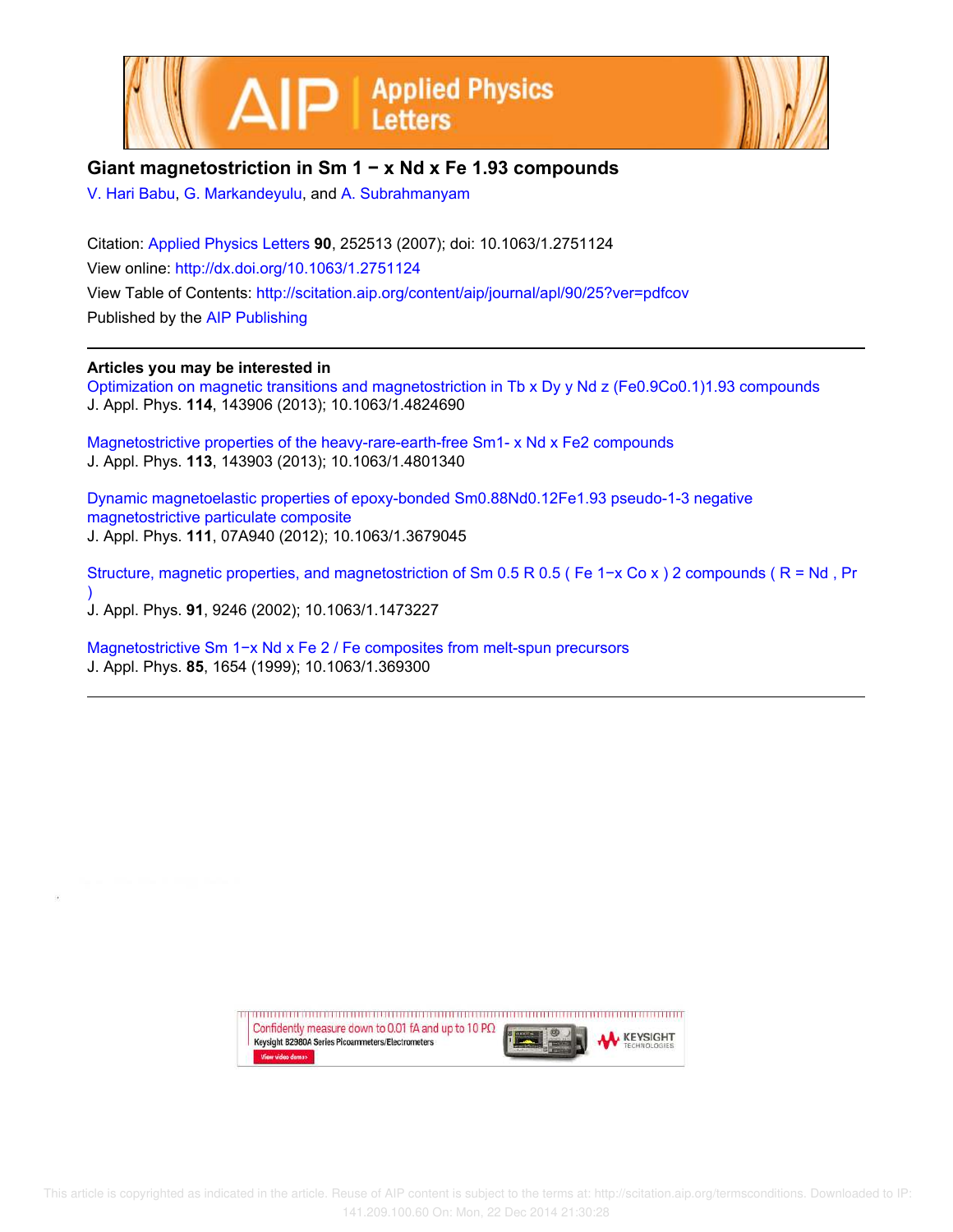## **Giant magnetostriction in Sm1−xNdxFe1.93 compounds**

V. Hari Babu, G. Markandeyulu,<sup>a)</sup> and A. Subrahmanyam *Department of Physics, Indian Institute of Technology Madras, Chennai 600 036, India*

Received 2 May 2007; accepted 31 May 2007; published online 21 June 2007-

The polycrystalline Sm<sub>1-*x*</sub>Nd<sub>*x*</sub>Fe<sub>1.93</sub> (*x*=0, 0.08, 0.12, 0.16, 0.2, 0.24, 0.32, and 0.36) compounds are found to stabilize in MgCu<sub>2</sub>-type C15 cubic Laves phase structure. The compound  $x=0.12$  is found to exhibit giant magnetostriction value of  $-1572\times10^{-6}$  due to the anisotropy compensation between  $\text{Sm}^{3+}$  and Nd<sup>3+</sup> ions. The easy direction of magnetization (EMD) is observed towards  $\langle 111 \rangle$  for the  $0 \le x \le 0.20$  compounds, accompanied by a rhombohedral distortion. For the  $x=0.32$  compound, an orthorhombic distortion, with a support that the EMD is towards 110, is observed. © *2007 American Institute of Physics*. DOI: 10.1063/1.2751124

The binary C15 cubic Laves phase  $RFe<sub>2</sub>$  ( $R$ =rare-earth elements) compounds are known to exhibit giant magnetostriction values and large magnetocrystalline anisotropy at room temperature.<sup>1,2</sup> Polycrystalline compounds of TbFe<sub>2</sub>, DyFe<sub>2</sub>, and SmFe<sub>2</sub> have been reported to have the saturation magnetostriction  $(\lambda_s)$  of 1753×10<sup>-6</sup>, 433×10<sup>-6</sup>, and  $-1560\times10^{-6}$ , respectively. Clark, have reported  $Tb_{0.27}Dy_{0.73}Fe_2$ , the anisotropy compensated pseudobinary compound, that was prepared from  $TbFe<sub>2</sub>$  and  $DyFe<sub>2</sub>$  whose first order anisotropy constants  $(K_1)$  have opposite signs. The polycrystalline anisotropy compensated compounds  $Tb_{0.27}Dy_{0.73}Fe_2$ ,  $Sm_{0.86}Dy_{0.14}Fe_2$ , and  $Sm_{0.9}Pr_{0.1}Fe_2$  have been reported to have  $(\lambda_{\parallel} - \lambda_{\perp})$  of  $1500 \times 10^{-6}$ , -1688  $\times 10^{-6}$ , and  $-1600\times 10^{-6}$ , respectively, at room temperature. $3-5$  According to the single ion model proposed by Clark *et al.*<sup>1</sup> the spontaneous magnetostriction  $(\lambda_{111})$  values of NdFe<sub>2</sub>, PrFe<sub>2</sub>, DyFe<sub>2</sub>, and SmFe<sub>2</sub> are  $2000 \times 10^{-6}$ ,  $5600\times10^{-6}$ , 4200 $\times10^{-6}$ , and  $-3200\times10^{-6}$ , respectively, at 0 K. However, TbFe<sub>2</sub> and SmFe<sub>2</sub> have negative  $K_1$  values and are known to possess opposite signs of magnetostriction values. Recently, Shi et al.<sup>6</sup> reported the anisotropy compensation and magnetostriction studies on high pressuresynthesized Tb<sub>x</sub>Nd<sub>1−*x*</sub>Fe<sub>1.9</sub> compounds. PrFe<sub>2</sub> and NdFe<sub>2</sub> compounds do not form in single phase through conventional preparation methods and therefore, the nature of anisotropy of these are unknown.<sup>1</sup> The easy magnetization direction  $(EMD)$  of the high pressure-synthesized NdFe<sub>2</sub> compound is nearly along the  $\langle 100 \rangle$  direction at room temperature.<sup>7</sup> It has also been reported that the EMD of  $SmFe_2$  is along the  $\langle 111 \rangle$ direction accompanied by the rhombohedral distortion at the room temperature.<sup>1</sup> In this letter, we report the anisotropy compensation in  $Sm<sub>0.88</sub>Nd<sub>0.12</sub>Fe<sub>1.93</sub>$  compound accompanied by giant negative magnetostriction at room temperature.

The Sm<sub>1−*x*</sub>Nd<sub>*x*</sub>Fe<sub>1.93</sub> (*x*=0, 0.08, 0.12, 0.16, 0.2, 0.24, 0.32, and 0.36) compounds were prepared by arc melting the constituent elements (rare-earth elements: 99.9% pure, Fe: 99.95% pure) in an arc furnace under argon atmosphere. Each compound was melted several times for homogeneous mixing and the weight loss after the final melting was less than 0.4%. The ingots were sealed in quartz ampoules under  $\sim$ 10<sup>-6</sup> mbar pressure and were annealed at 600 °C for 5 days. Powder x-ray diffraction (XRD) patterns of the compounds were taken using a PANalytical (X'pert PRO) x-ray

diffractrometer employing  $Cu K\alpha$  radiation. The compositional analyses were carried out using the energy dispersive analysis of x rays (EDAX) in scanning electron microscope. The room temperature magnetostriction measurements up to a magnetic field of 11 kOe were carried out on the rod shaped (4 mm diameter 12 mm long) samples of the compounds, employing the strain gauge method.<sup>8</sup> In order to determine the EMD of the above compounds, samples were prepared using the fine powders of the compounds mixed with an epoxy resin. These samples were aligned in the presence of a magnetic field of 20 kOe, and the epoxy resin was allowed to cure for 30 min. The EMDs in the compounds were determined from the presence of certain reflections and the absence of the rest in the XRD patterns of the aligned samples.

The powder XRD patterns of  $Sm_{1-x}Nd_xFe_{1,93}$  (x=0, 0.12, 0.24, 0.32, and 0.36) compounds are shown in Fig. 1. The compounds have formed in single phase with the cubic Laves phase structure up to  $x=0.32$ . Small quantities of the 1:3 phase  $(PuNi<sub>3</sub>-type crystal structure)$  is also observed along with the Laves phase for the *x*= 0.36 compound. As  $NdFe<sub>2</sub>$  has not been stabilized through the conventional preparation technique, the Nd rich compounds may contain the 1:3 phase as an additional phase. The lattice parameter (Fig. 2) slightly increases with Nd content, in accordance



0003-6951/2007/90(25)/252513/3/\$23.00

This article is copyrighted as indicated in the article. Reuse of AIP content is subject to the terms at: http://scitation.aip.org/termsconditions. Downloaded to IP:<br>0003-6951/2007/90(252513/3/\$23.00<br>2007 American Institut 2088 of Air content is subject to the terms at: http://<br>141.209.100.60 On: 252513-10ec 2014 21:30:28

a).

FIG. 1. XRD patterns of Sm<sub>1−*x*</sub>Nd<sub>*x*</sub>Fe<sub>1.93</sub> compounds.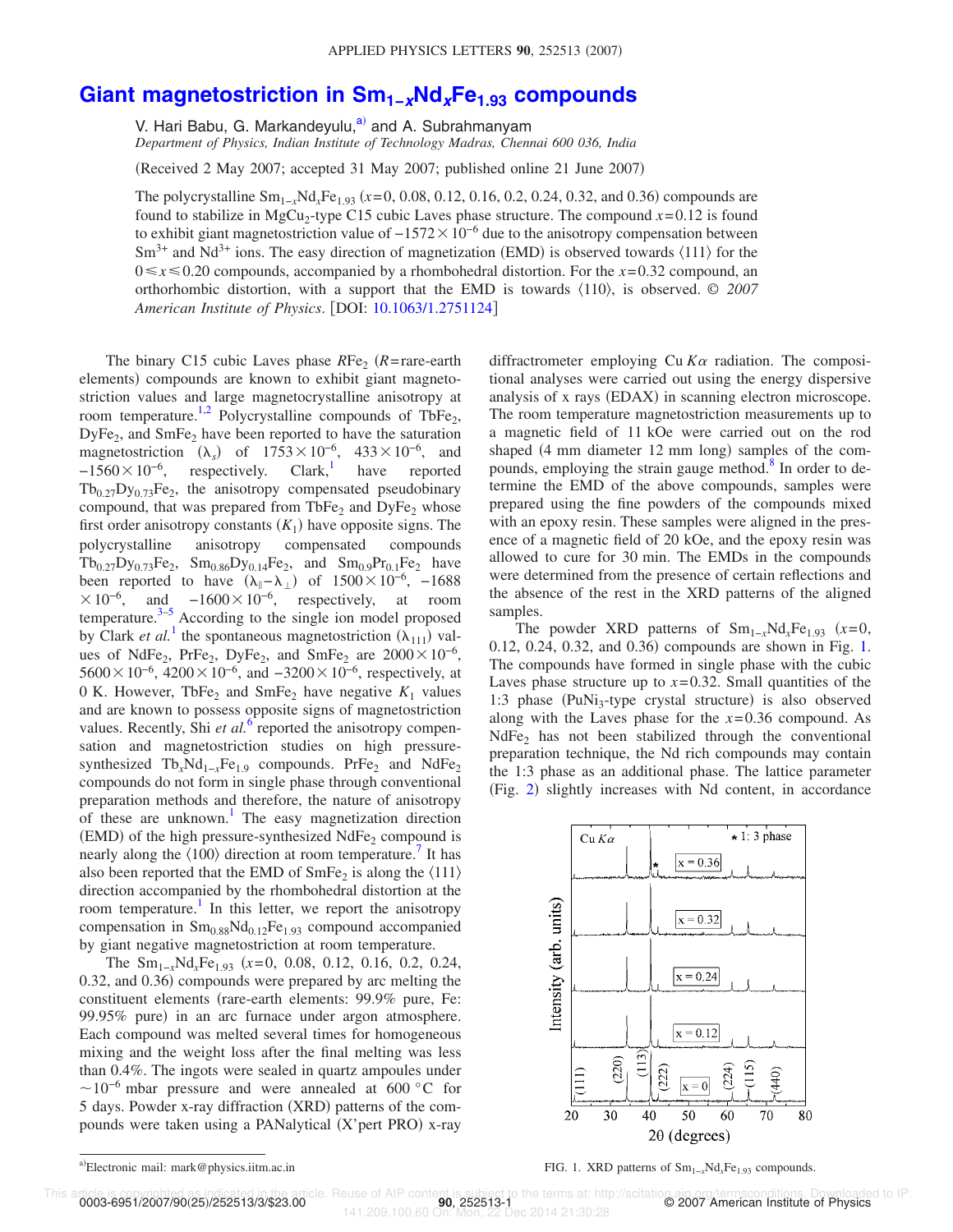

FIG. 2. Variation of lattice parameter of Sm1−*<sup>x</sup>*Nd*x*Fe1.93 compounds with *x*.

with the larger size of  $Nd^{3+}$  ions than that of  $Sm^{3+}$  ion. The EDAX patterns of all the  $Sm_{1-x}Nd_xFe_{1.93}$  (x=0, 0.08, 0.12, 0.16, 0.20, 0.24, 0.32, and 0.36) compounds are shown in Fig. 3 and the inset boxes represent the amounts (at.  $%$ ) of the individual elements in the compounds. The intensity of the peak corresponding to Nd is found to increase with increase of the Nd content. The atomic percentages of the constituent elements in the above compounds are in agreement with the nominal compositions taken.

The room temperature magnetostriction curves of the Sm<sub>1-*x*</sub>Nd<sub>*x*</sub>Fe<sub>1.93</sub> (*x*=0, 0.08, 0.12, 0.16, and 0.20) compounds are shown in Fig. 4.  $\lambda_{\parallel}$  and  $\lambda_{\perp}$  corresponds to the strain when the magnetic field is applied along and perpendicular to the axis of the rod, respectively. The  $Sm<sub>0.88</sub>Nd<sub>0.12</sub>Fe<sub>1.93</sub>$  compound is seen to have large parallel and perpendicular magnetostriction values amongst all the compounds studied here. Thus, this compound could have compensation of the magnetocrystalline anisotropy constants of the  $Sm^{3+}$  and  $Nd^{3+}$ ions. In the present investigation, the  $Sm<sub>0.88</sub>Nd<sub>0.12</sub>Fe<sub>1.93</sub>$  compound possesses a large parallel magnetostriction value of  $\lambda_{\parallel}$ =−1572×10<sup>-6</sup> and it is significantly larger than that of  $Tb_{0.27}Dy_{0.73}Fe_2$  compound. The value of  $(\lambda_{\parallel} - \lambda_{\perp})$  at 11 kOe of  $\text{Sm}_{0.88}\text{Nd}_{0.12}\text{Fe}_{1.93}$  is found to be  $-2220\times10^{-6}$ , the largest among the samarium substituted anisotropy compensated compounds and, in fact, the largest ever for a pseudobinary *RFe<sub>2</sub>* compounds. Based on the theoretical values of  $\lambda_{111}$  at 0 K for SmFe<sub>2</sub> and NdFe<sub>2</sub>, the corresponding value for the  $\rm Sm_{0.88}Nd_{0.12}Fe_{1.93}$  compound was calculated to be -2576  $\times 10^{-6}$ . The experimental value obtained is in accordance



FIG. 4. Magnetostriction curves of Sm1−*<sup>x</sup>*NdxFe1.93 compounds at room temperature.

with this value. The magnetostriction values at 11 kOe are found to decrease with the higher Nd content. This could be due to the increase of positive magnetostriction values from the Nd sublattice with its higher content.

The XRD patterns of magnetically aligned powders of the Sm<sub>1−*x*</sub>Nd<sub>*x*</sub>Fe<sub>1.93</sub> (*x*=0, 0.12, 0.20, 0.24, 0.32, and 0.36) compounds are shown in Fig. 5. The compounds with  $0 \le x \le 0.20$  reveal intense reflections corresponding to the  $(111)$ ,  $(222)$ , and  $(333)$  planes with the peaks corresponding to all other planes having very small intensities. Thus, for the above compounds, the EMD aligns along the  $\langle 111 \rangle$  directions and could be due to the large Sm (having  $\langle 111 \rangle$  as the EMD) content. On the other hand, the compounds of *x*= 0.32 and above reveal intense peaks corresponding to the (220) planes, indicating that the above compounds could have their EMD corresponding to the  $\langle 110 \rangle$  planes. In principle, the Nd rich compounds would have the EMD along  $\langle 100 \rangle$ . But it is well known that the Nd rich compounds will not be stabilized as a single phase for higher Nd content. Therefore, the EMD of the  $Sm_{1-x}Nd_xFe_{1.93}$  compounds may be expected to continuously rotate from  $\langle 111 \rangle$  (Sm rich) to  $\langle 100 \rangle$  (Nd rich) through the intermediate  $\langle 110 \rangle$  and  $\langle 11w \rangle$ ,  $\langle 1vw \rangle$ , etc. directions, as seen from the XRD pattern of the aligned sample of  $Sm_{0.76}Nd_{0.24}Fe_{1.93}.$ 



This article is copyrighted as indicated in the article. Reuse of AIP content is subject of the terms of magnetically aligned powders of Sm B Wd Fe was do IP: compounds. FIG. 3. EDAX patterns of Sm<sub>1-x</sub>Nd<sub>x</sub>Fe<sub>1.93</sub> compounds. compounds. compounds. compounds. compounds. compounds. compounds. compounds. compounds. compounds. compounds. compounds. compounds. compounds. compounds. compounds.